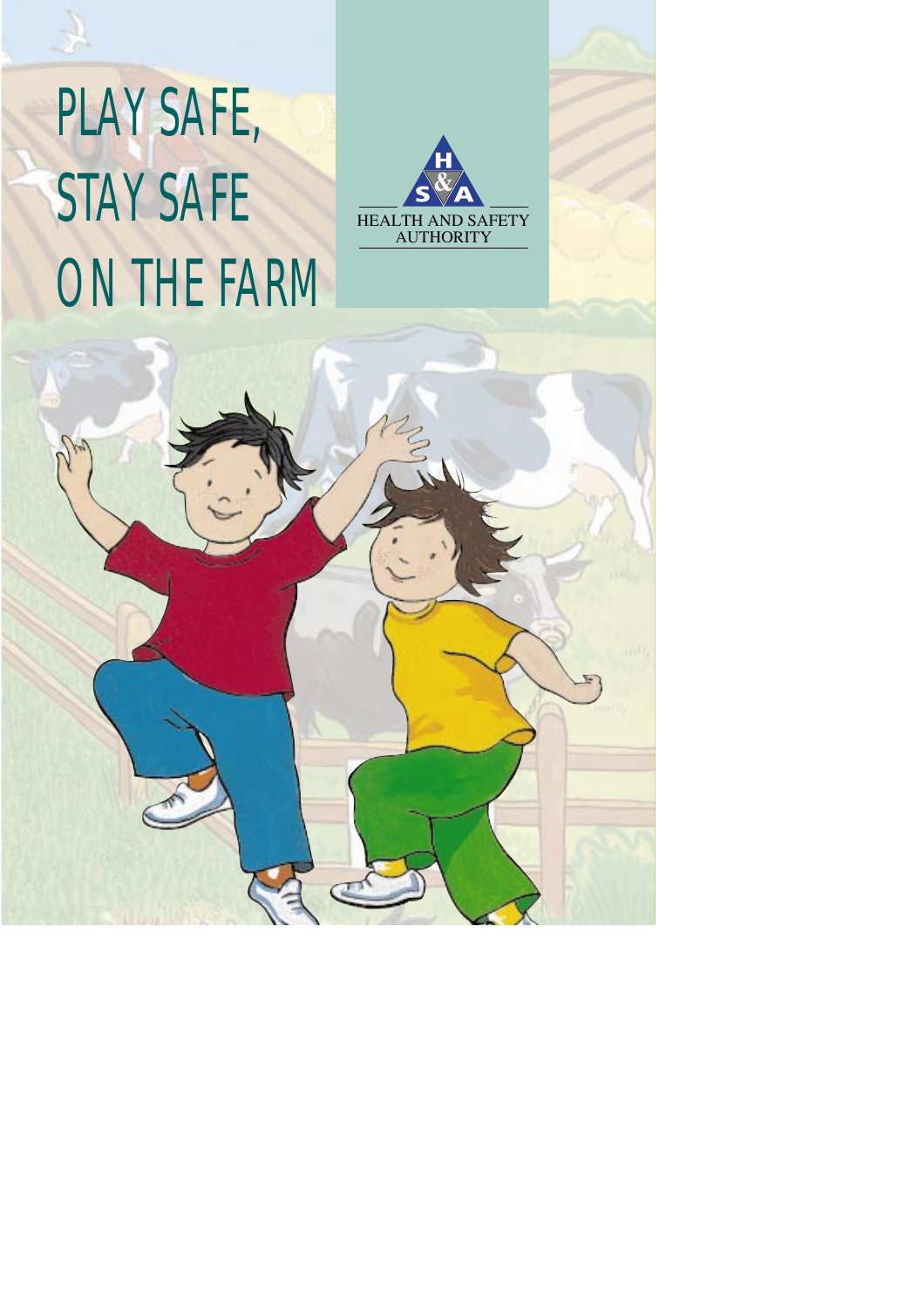

**We have written a new book on Preventing Accidents to Children on farms. Just like the Safe Cross Code helps keep you safe when you're crossing the road, our Code will help**

**keep you safe when you're on the farm. So whether you live on a farm, or you're just visiting a friend's farm, be sure to learn all these tips so that you can have fun and be safe on the farm. When you've learned them, see if you can beat your friends at remembering them!**



Because the farm can be a dangerous place, there are lots of areas where you might need help from your parents or other adults about how to avoid the risks. When you're told that you're not old enough to ride in the tractor, or milk the cows or help with silage making, remember it's for your own good and it'll help you stay safe. But that doesn't mean you can't help out. There are many jobs you can do once a grown-up is keeping a close eye to make sure you're ok. Being on a farm can be great fun, as long as you play by the rules and keep clear of the dangers.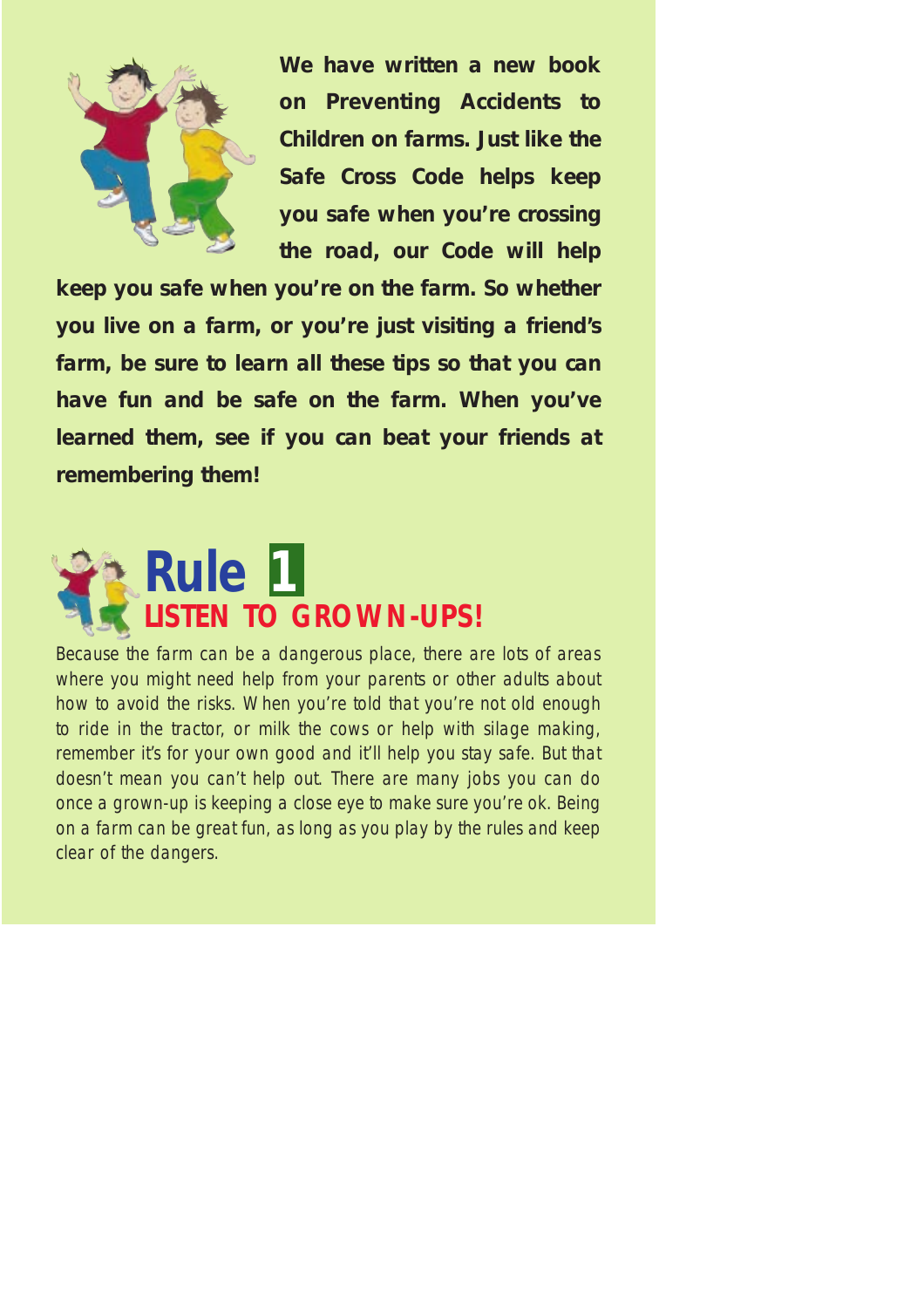

If you're under 14, the Code says you must never drive a tractor. What's more, you can't even take a lift on it, unless it's got a seat specially made for children, with a safety belt to keep you from falling. It's ok sometimes for boys and girls who are over 14 to drive a tractor on the farm. But only if they've been on a course to teach them to drive it safely. They must only use it when there are grown-ups keeping an



eye on them, and when the ground is not too dangerous. Keep well clear of tractors moving in the farmyard.



Machines are dangerous and many can cut your arm or leg off if you go to close to them while they are working. This can happen very easily because they are often very noisy and the person using them may not know that you are close by. Many children have even died in this way. Other machines can catch your clothes in them if you stand too near, and this can cause a serious accident. Very nasty! So to make sure you don't get hurt, the best thing is to stay well away.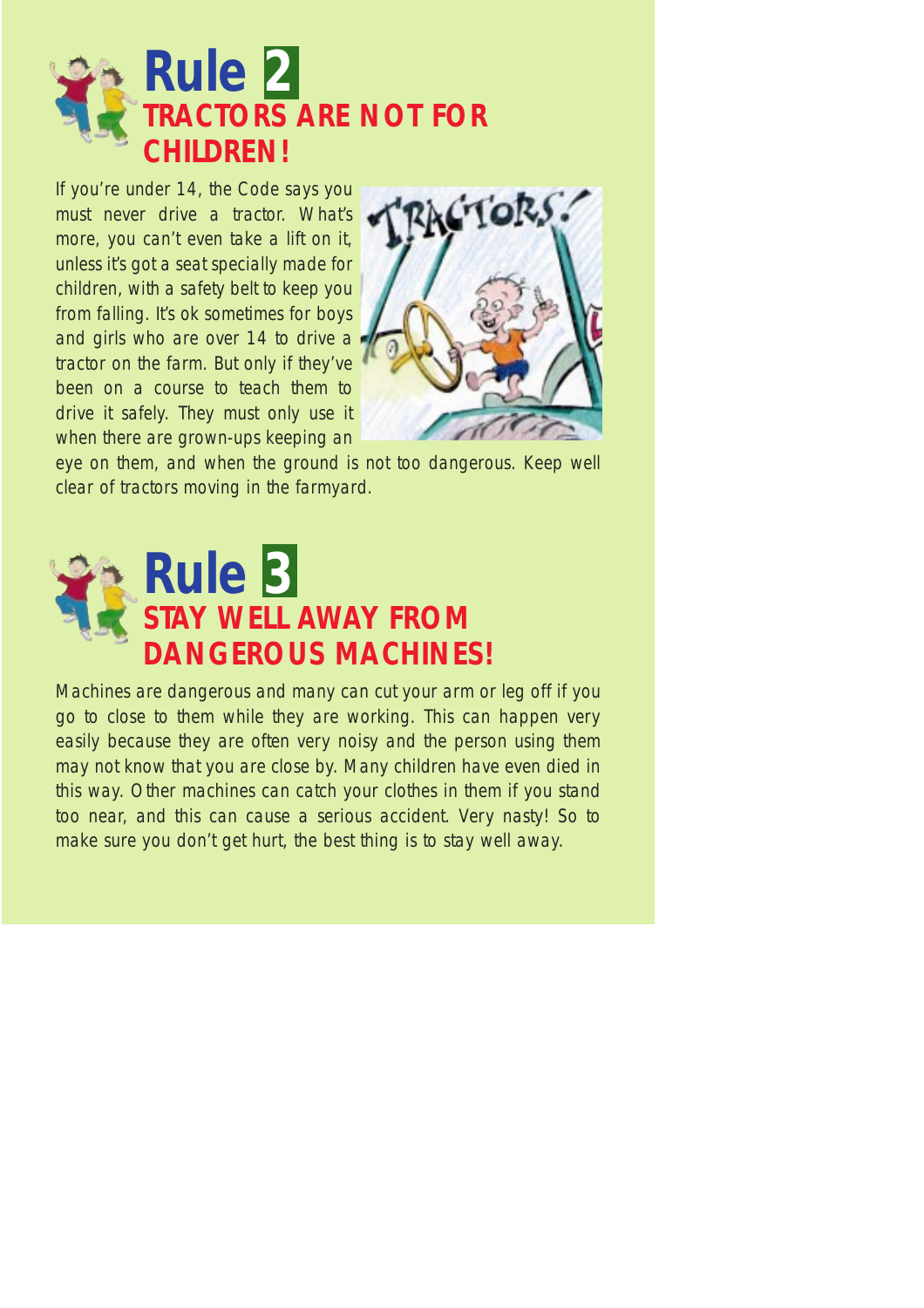

Paddling or swimming in the swimming pool can be fun, but only when it is safe. A farm is no place for messing around with water, so stay clear of streams and rivers and barrels, baths, wells and tanks. It only takes a second to fall in, but if you do, it might be too late to save you. Don't take the chance.



Sometimes slurry in an open slurry pit can look hard but really it only has a thin surface on it. If you ran across it, the crust would break and you would go straight into the smelly lagoon and drown. If you kick your ball onto the slurry pit by mistake, never try to get it back. Tell a grown-up and let them help you.



Climbing can be dangerous and cause you to fall and hurt yourself. So stay away from ladders and bales, pallets, tyres or anything else that you might find piled up on the farm. Bales, pallets and tyres are often very wobbly and can easily fall. A falling bale or tractor

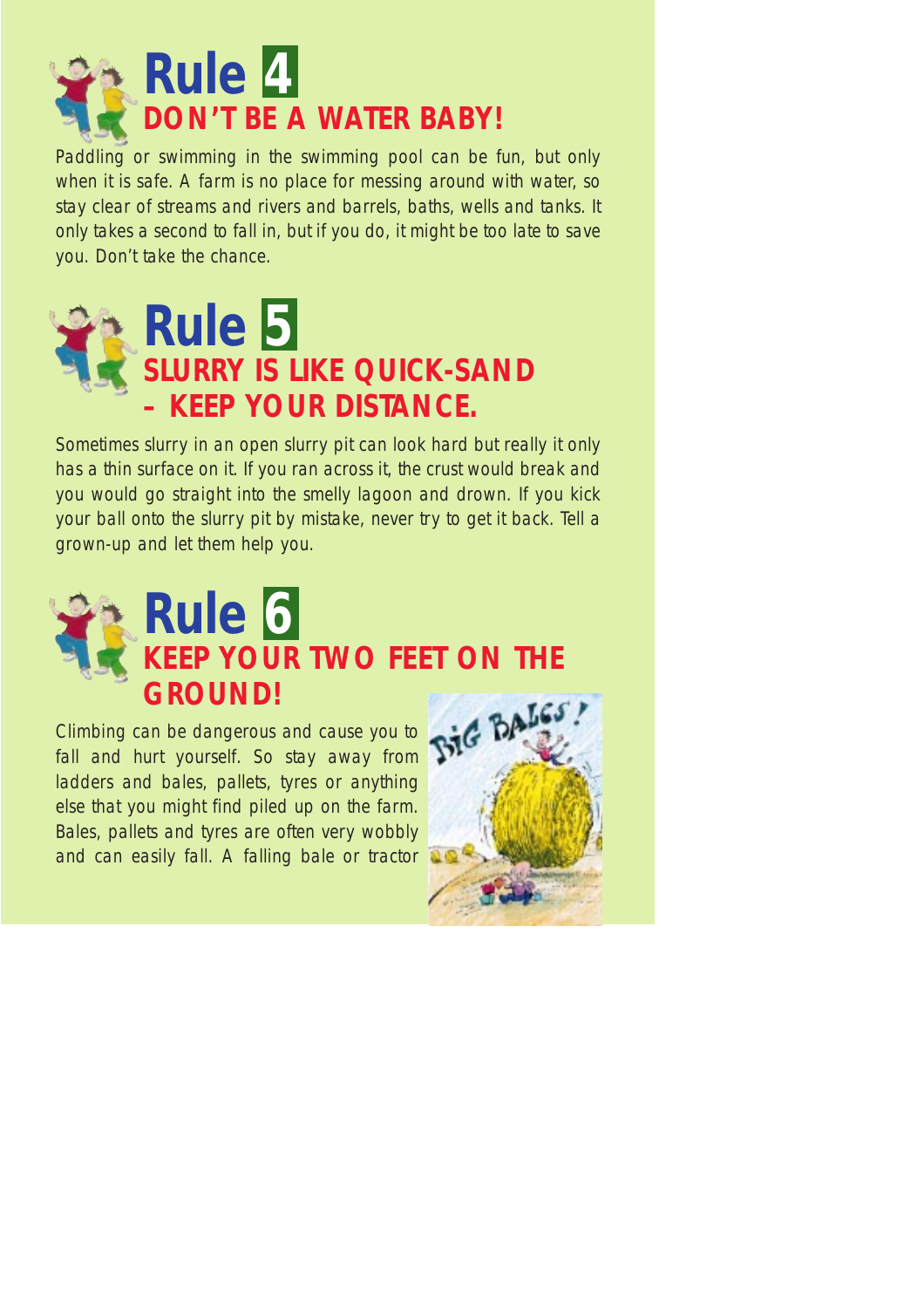tyre can weigh as much as several grown adults and can kill you if it hits you. So don't play on the bales or on the tyres. When you're playing, keep your two feet on the ground, and not in the air!



Animals are cute to look at but they are a bit like children – they need their own space to play in. So we have to be careful not to get too close to bulls, cows, sheep or pigs. A cow who is trying to protect her babies can quickly get frightened and attack you if you get too close. And many animals can get very excited when they are being moved from one place to another, like we do when we are going on holidays! They can jump around a lot, and they're so big



and heavy, they could easily stand on your foot or even squash you against the wall and kill you. You wouldn't want that, would you? So never go into the animal's pens. After all, **you** wouldn't like to see them in **your** bedroom, would you?

And another thing, animals can carry harmful germs. Because they don't have showers and baths the way we do, you have to be careful not to catch anything yucky from them. So it's best not to put your fingers in their mouths. Never put your finger in your mouth after touching animals and always remember to wash and dry your hands properly after you have been near animals, even if they look clean to you!